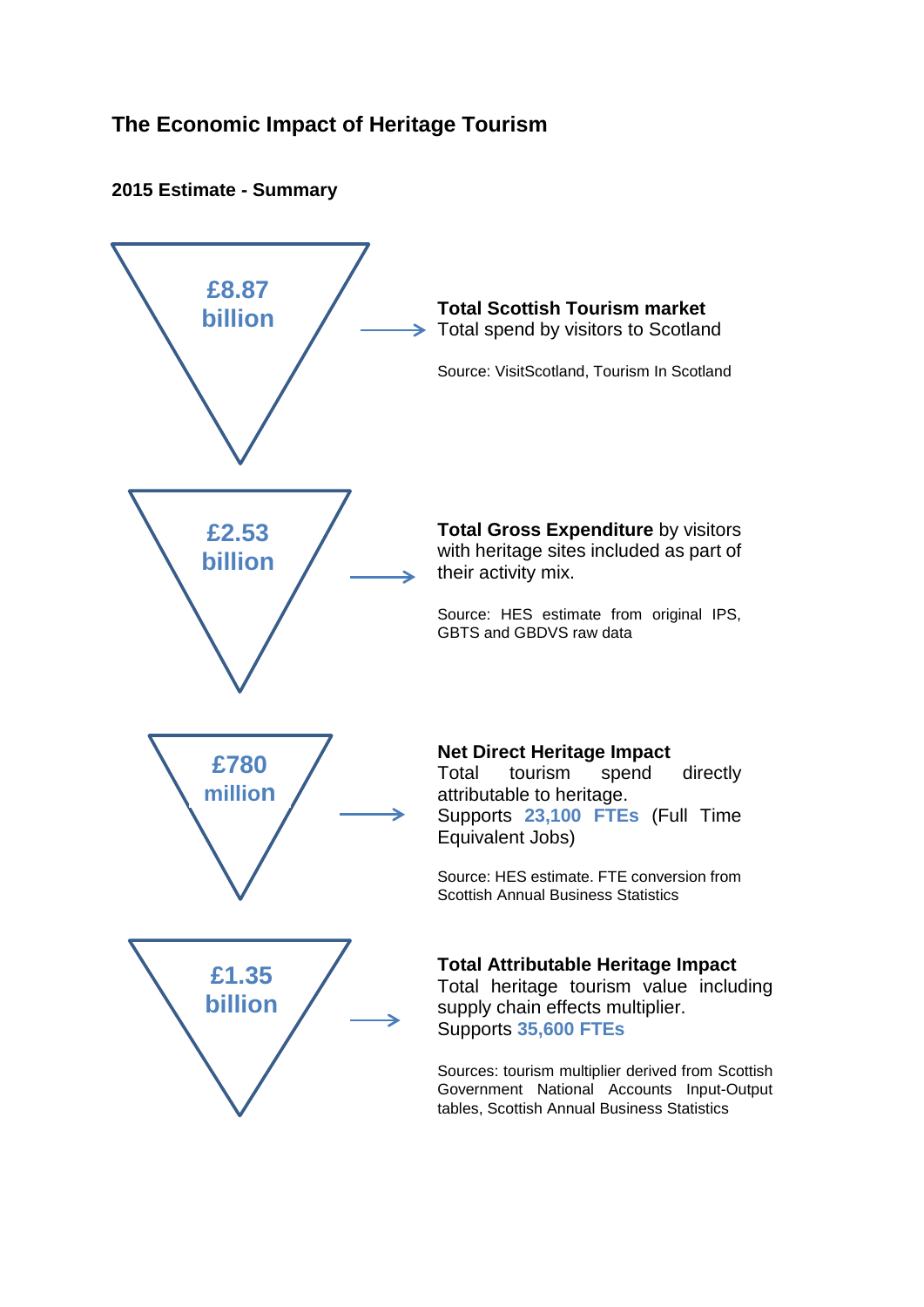### 2015 Estimate – Breakdown by Visitor Type



Heritage Impact Trend, 2011 – 2015 (net direct impact)

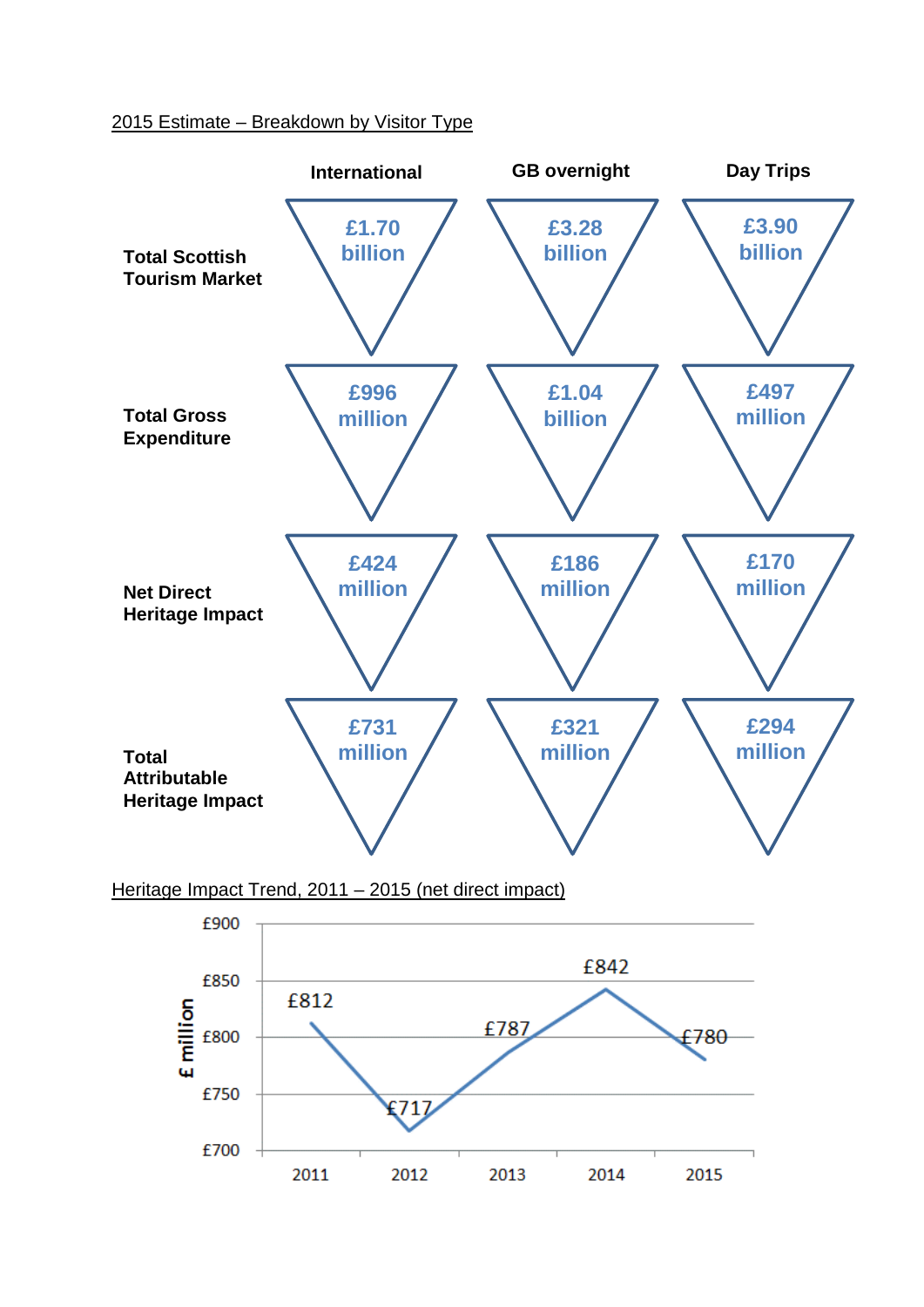## **Method and Detailed Results**

When setting aims for, and measuring performance of, the Heritage Tourism sector it is important to identify the drivers of impact growth, not just the headline figure, so that the contribution (or success) of individual activities can be traced through to the total.

This paper should be considered a baseline in which each area and market segment has been treated on an equal basis, following the same method and adopting the same source data. However, estimates can always be refined if more specific site data is available from bespoke surveys or background research. In this respect, the report should therefore be considered a starting point which can be supplemented by additional bespoke research.

This method for estimating heritage tourism impact was developed in 2014, using the latest available data at the time: 2013 data.

#### Main sources

The overall tourism market comprises international passengers, domestic overnight trips and day visitors. The most comprehensive publicly available sources used to determine the scale of the market are (2013 figs.):

- The International Passenger Survey (IPS) international market: £1.68bn
- The GB Tourism Survey (GBTS) domestic overnight market: £2.89bn
- The GB Day Visitor survey (GBDVS) day trips market: £4.6bn

These surveys ask respondents about their expenditure, the activities they undertake during their visit and their main motivation for visiting the country. These questions can be used to allocate a share of the overall tourism market to the heritage sector. There is no single, agreed method for doing this and previous studies have used these same questions in different ways to determine:

- Attribution: which refers to the share of total visitor spend which relates to the historic environment, or would otherwise be lost to Scotland if the historic environment did not exist; and
- Deadweight: which is defined as the share of a visitor's expenditure which would still have accrued to Scotland even in the absence of the historic environment.

#### Notes on previous approaches

**Economic Impact of the UK Heritage Tourism Economy, Oxford 2013** [www.hlf.org.uk/economic-impact-uk-heritage-tourism-economy](http://www.hlf.org.uk/economic-impact-uk-heritage-tourism-economy)

- Method: a top-down approach, allocating a share of total UK tourism expenditure to the heritage environment. The UK tourism market is taken as the sum of the IPS, GBTS and GBDVS expenditure totals.
- Heritage share is based on visitors' activities only: Respondents in the 3 source surveys are asked what activities they are undertaking during their trip (from a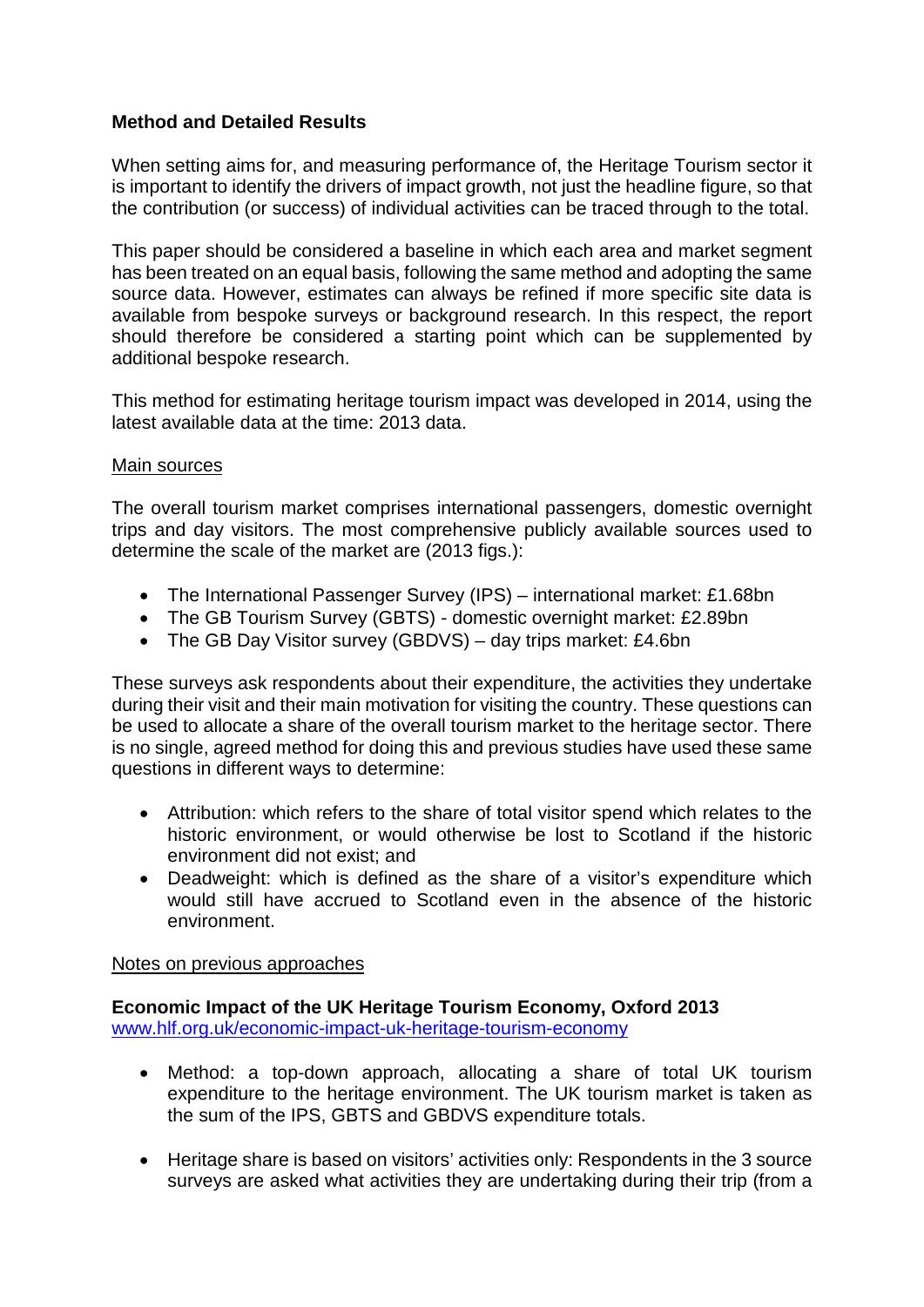fixed list). Oxford's "heritage allocator" calculates attribution based on the number of heritage activities a visitor undertakes as a share of their total activity profile.

Total UK tourism expenditure (2011 data) - **£92.9 Bn**

• Results:



Allocated share for UK heritage – **9.1%** (based on weighted shares for international, domestic overnight and day visitors)

Direct UK heritage tourism expenditure - **£8.49bn** (= £5 Bn GDP) (GDP multiplier 2.75 then applied to give £13.9 Bn total impact) NB: There is no Scotland figure presented in the report.

• Possible constraints: visitors' motivations are not taken into account e.g. a person who plays golf and visits a castle will have half of their expenditure included in the heritage impact total (deadweight 50%), regardless of whether their motivation to come to Scotland was to play golf, or to visit the castle. If this visitor's motivation for coming to Scotland was solely to play golf, then made the decision to visit the castle after they arrived, intuitively it is likely that they would still have incurred a high share of their expenditure (hotel, food & drink etc) even if the castle were not available. In this case, the visitors' impact might be over-estimated within the heritage total. The reverse is also true.

## [Download the Ecorys 2013 report, Economic Impact of the Historic Environment in](https://www.historicenvironment.scot/media/3916/economic-impact-ecorys.pdf)  **[Scotland](https://www.historicenvironment.scot/media/3916/economic-impact-ecorys.pdf)**

- Method: this study also uses a top-down approach, taking total tourism expenditure in the economy, then allocating a share of it to the heritage sector.
- Heritage share is based on visitors' motivations only: if respondents stated "the historic environment" as their main motivation from a fixed list of options, their entire trip expenditure is assumed to be attributable to the historic environment. All other visitor expenditure is assumed to be non-attributable (either displaced or deadweight).

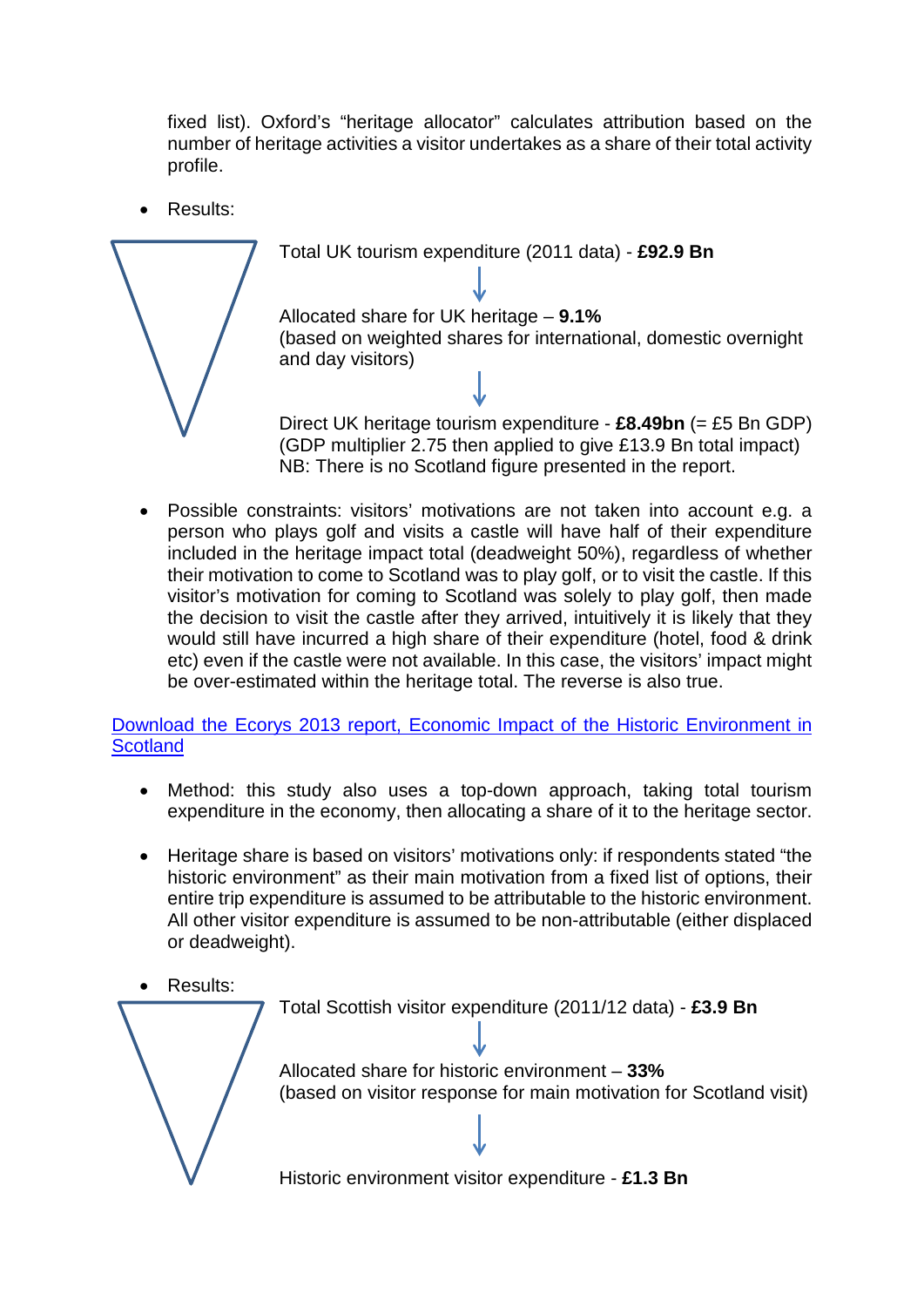Possible constraints:

- The total market figure does not include day visitors, only international and domestic overnight visitors. Day visitors are assumed to be 100% displaced i.e. they would have spent the same amount on other goods and services in Scotland if they had not visited the heritage attraction.
- The market size and attribution figures are not taken from the same source surveys, so may not be consistent. The market share is based on a review of small independent surveys, predominantly of international passengers. Equal attribution is assumed for each visitor market. The single overall attribution figure makes it difficult to identify the relative contribution of each component market. There is also scope for some bias if a fixed rate of 33% attribution if applied to the tourism expenditure total: in practice, the 33% motivated by heritage might be concentrated amongst the lowest overall spenders, and as such the method would over-estimate their heritage impact (and vice versa).
- In this model, a visitor who says their motivation to come to Scotland was the historic environment will have their entire trip expenditure allocated to the heritage impact total (they would otherwise not be in Scotland, so deadweight is 0%). Conversely, this means that visitors who have been to historic sites, but were in the area for other reasons (e.g. to play golf) contribute nothing to the heritage impact total (deadweight is 100%). Intuitively, this may also not be the case, as some visitors may extend their stay or increase their planned spend due the availability of other attractions once they arrive in the area.

Although they are based on the same source data (the IPS, GBDVS and GBTS), the composition of visitors contributing to the overall heritage impact total is significantly different between the 2 studies due to the differing methods of attribution adopted. This could give rise to different policy messages about which key groups to target to increase the overall total.

#### New method

The results presented in this paper use a hybrid of the 2 previous studies, accounting for both visitors' activity and motivation to determine attribution. Three distinct visitor types have been identified, each with a different rate of attribution:

- Heritage motivated visitors (**HE visitors**): those who were motivated to come to Scotland by the historic environment. Attribution for these individuals is based on their activity share (as per the Oxford study), plus 50% of their nonheritage activity spend is assumed to be leveraged by their heritage motivated visit. By reducing this from the 100% leverage figure used in the Ecorys report, it allows non-heritage motivated visitors to heritage sites to be included in the overall impact total without double counting the impact of other sectors. Deadweight will vary between individuals depending on the total number of activities they undertook during their trip. The 50% leverage figure can also be varied in sensitivity analysis (or to reflect new data sources);
- **Incidental visitors**: those who have been to an HE site, but were in the area for another reason (non-HE motivation). In order to be consistent with the approach for HE visitors, incidental visitors' attribution is taken as their activity share (as per Oxford) with 50% deadweight applied i.e. half of their HE-related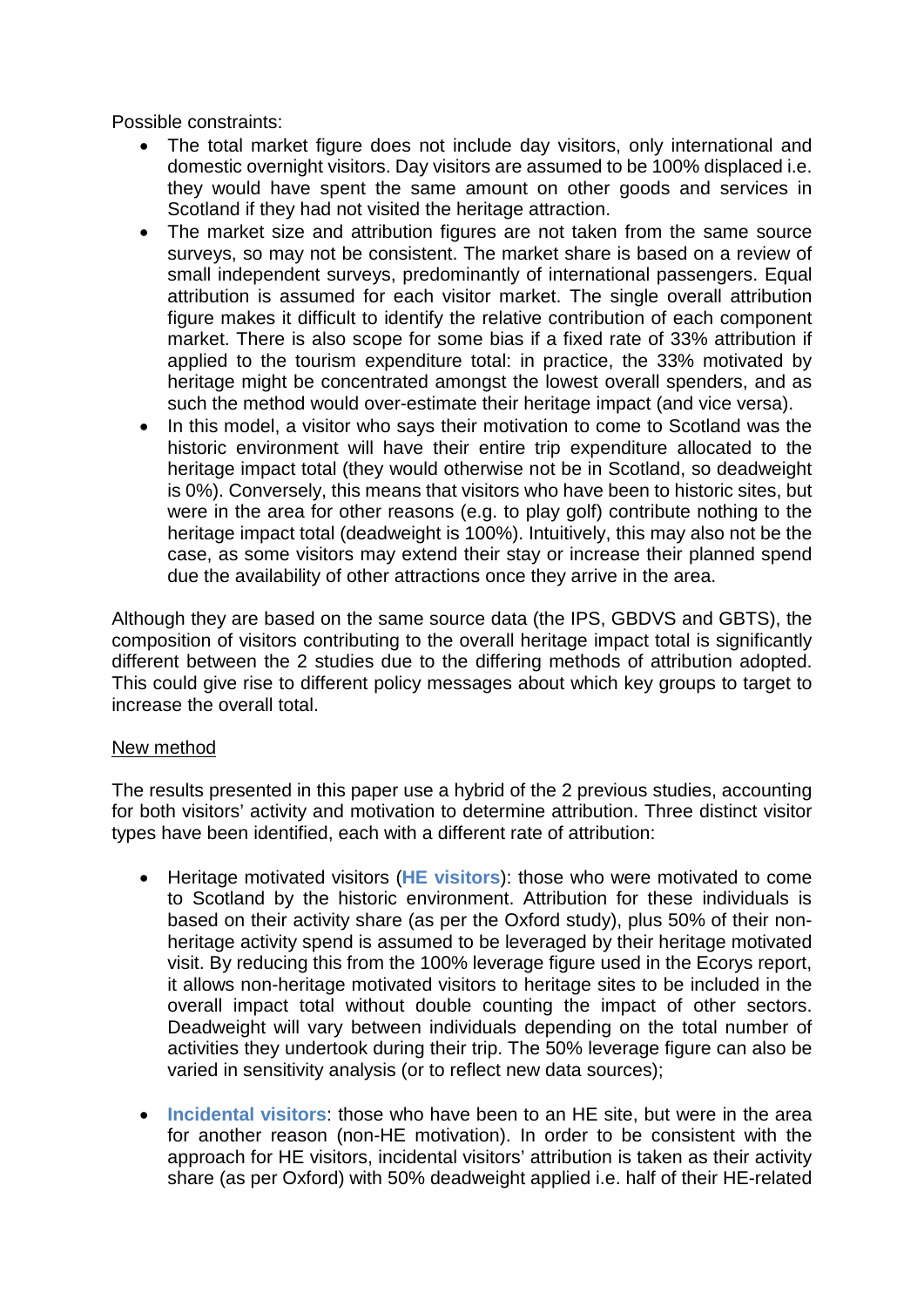spend is assumed to have been attributable to whichever market sector was their main motivation for visiting Scotland; and

• **Non-HE visitors** – those who have not visited a HE attraction, and were not motivated to visit Scotland by the HE.

This can be expressed as a formula: **tourism impact = ∑ X(C+Z(A-C)) + Y(C-ZC)** where  $X = HE$  visitors,  $Y =$  Incidental visitors,  $A =$  the individuals total spend,  $C =$  the individuals spend / number of activities undertaken, and  $Z =$  deadweight. As such, each individual respondent in the 3 source surveys (the IPS, GBTS and GBDVS) will have their own unique level of attribution.

The following example illustrates that the total heritage impact does not necessarily vary between the 3 methods (Oxford, Ecorys and the new model), but there is a significant difference in which visitors are contributing to it. The total impact would vary depending on the relative expenditure of each visitor type.

|                              |           | <b>Activities</b><br>undertaken |             | <b>Motivation for</b><br>visit |             | <b>Heritage Impact</b> |                  |               |                     |
|------------------------------|-----------|---------------------------------|-------------|--------------------------------|-------------|------------------------|------------------|---------------|---------------------|
| Visitor                      | 짇<br>Sper | Φ<br>Castle<br>visit            | <b>Golf</b> | Heritage                       | <b>Golf</b> | Oxford<br>method       | Ecorys<br>method | This<br>study | Type                |
| A                            | £100      |                                 |             |                                |             | £50                    | £100             | £75           | HE motivated        |
| B                            | £100      |                                 |             |                                |             | £50                    | £0               | £25           | Incidental          |
| C                            | £50       |                                 |             |                                |             | £25                    | £50              | £37.5         | <b>HE</b> motivated |
| D                            | £50       |                                 |             |                                |             | £25                    | £0               | £12.5         | Incidental          |
| <b>Total heritage impact</b> |           |                                 |             | £150                           | £150        | £150                   |                  |               |                     |

## Provisional results

Motivation and activity varies significantly between international, domestic overnight and day visitor types. A third (34%) of international visitors are HE-motivated compared to only 3% of day visitors. Domestic overnight visitors are more likely to be incidental visitors to HE sites than international or day visitors. 90% of day visitors do not take part in a HE activity.

| Table 1: visitor profile    | <b>HE</b> visitors | <b>Incidental</b><br>visitors | Non HE<br>visitors | <b>Total</b> |
|-----------------------------|--------------------|-------------------------------|--------------------|--------------|
| International visitors      | 34%                | 16%                           | 50%                | 100%         |
| Domestic overnight visitors | 5%                 | 27%                           | 68%                | 100%         |
| Day visitors                | 3.1%               | 6.3%                          | 90%                | 100%         |

Applying this visitor profile to the total tourism market gives the following impacts: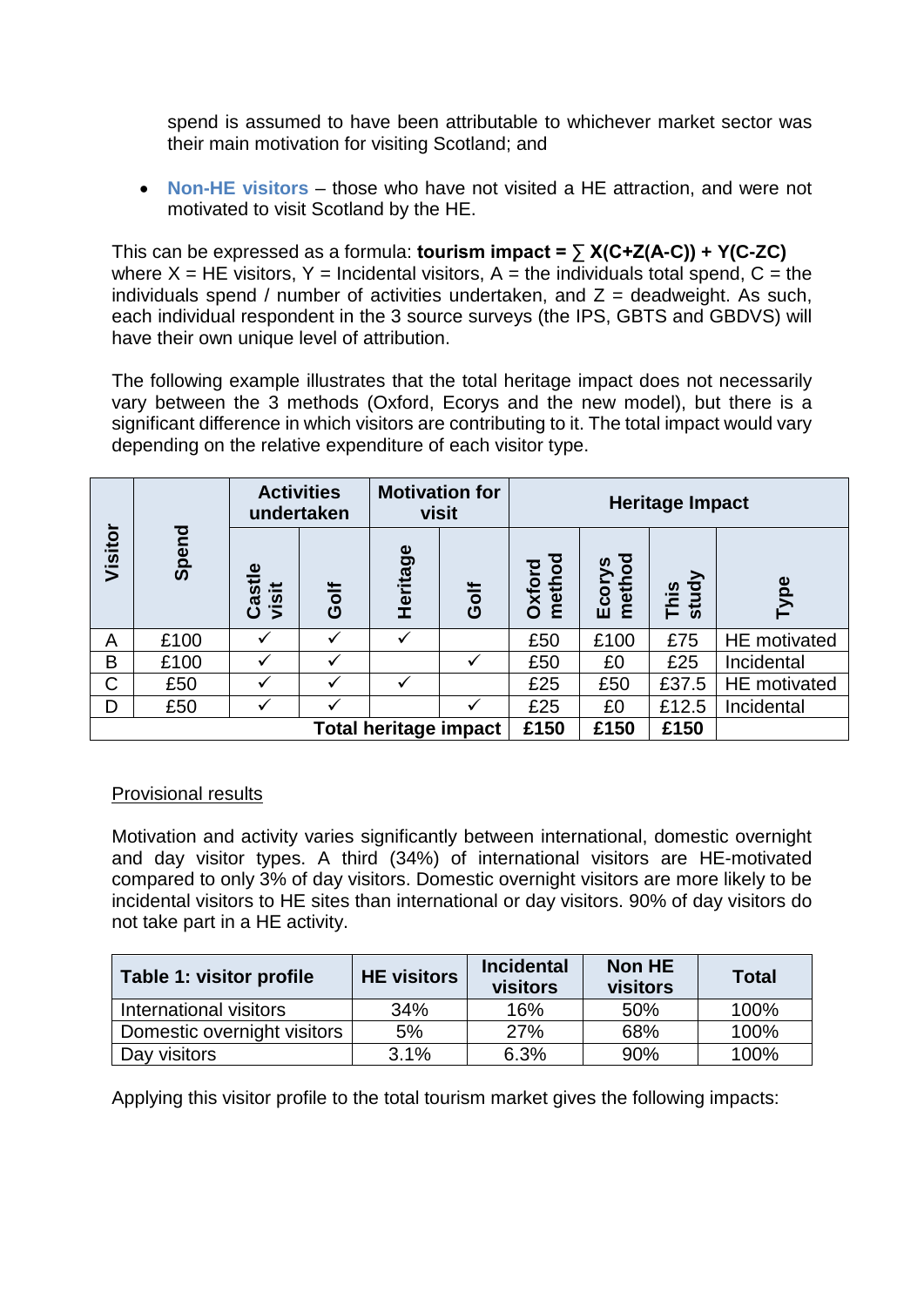| Table 2:<br><b>HE impact estimate</b><br>2013      | Internat.<br>visitors | <b>Domestic</b><br>overnight<br>visitors | Day<br>visitors | <b>Total</b> |
|----------------------------------------------------|-----------------------|------------------------------------------|-----------------|--------------|
| <b>Total visitor spend</b>                         | £1,68m                | £2,89m                                   | £4,60m          | £9,17m       |
| Activity share for HE                              | 11%                   | 5.3%                                     | 5.1%            | £6.2%        |
| Activity based HE impact                           | £185m                 | £154m                                    | £234m           | £573m        |
| Net leverage based on<br>visitor type (motivation) | $+£235m$              | $+£10m$                                  | $-E32m$         | £213m        |
| Final weighted HE impact<br>(net direct impact)    | £420m                 | £164m                                    | £201m           | £785m        |
| HE as share of total<br>visitor market             | 25%                   | 5.7%                                     | 4.4%            | 8.6%         |

- Net direct heritage sector impact is estimated at £785 million in 2013. This includes expenditure directly on HE activities (£573m), plus tourism spend on other non-HE activities which has been levered in by HE-motivated tourists (£213m).
- This equates to 8.6% of the total tourism market. However, the HE sector is assumed to account for as much as 25% of the total international passenger market.
- The £573m HE activity share is assumed to be consistent with the Oxford method applied for the UK-wide results.

#### Sensitivity testing

Sensitivity analysis shows the variance in the overall impact depending on whether the Oxford model or an Ecorys-consistent approach (though different dataset) are adopted. See table 3:

| <b>Table 3: sensitivity</b>                       | Internat.<br><b>visitors</b> | <b>Domestic</b><br>overnight<br>visitors | Day visitors | <b>Total</b> |
|---------------------------------------------------|------------------------------|------------------------------------------|--------------|--------------|
| Baseline – market<br>share                        | 25%                          | 5.7%                                     | 4.4%         | 8.6%         |
| Baseline - total<br>impact                        | £420m                        | £164m                                    | £201m        | £785m        |
| High scenario (Ecorys<br>model) - market share    | 40%                          | 6%                                       | 3.6%         | 11%          |
| High scenario (Ecorys<br>$model$ ) – total impact | £672m                        | £174m                                    | £166m        | £1,102m      |
| Low scenario (Oxford<br>model) – market<br>share  | 11%                          | 5.3%                                     | 5.1%         | 6.3%         |
| Low scenario (Oxford<br>model) - total impact     | £185m                        | £154m                                    | £235m        | £574m        |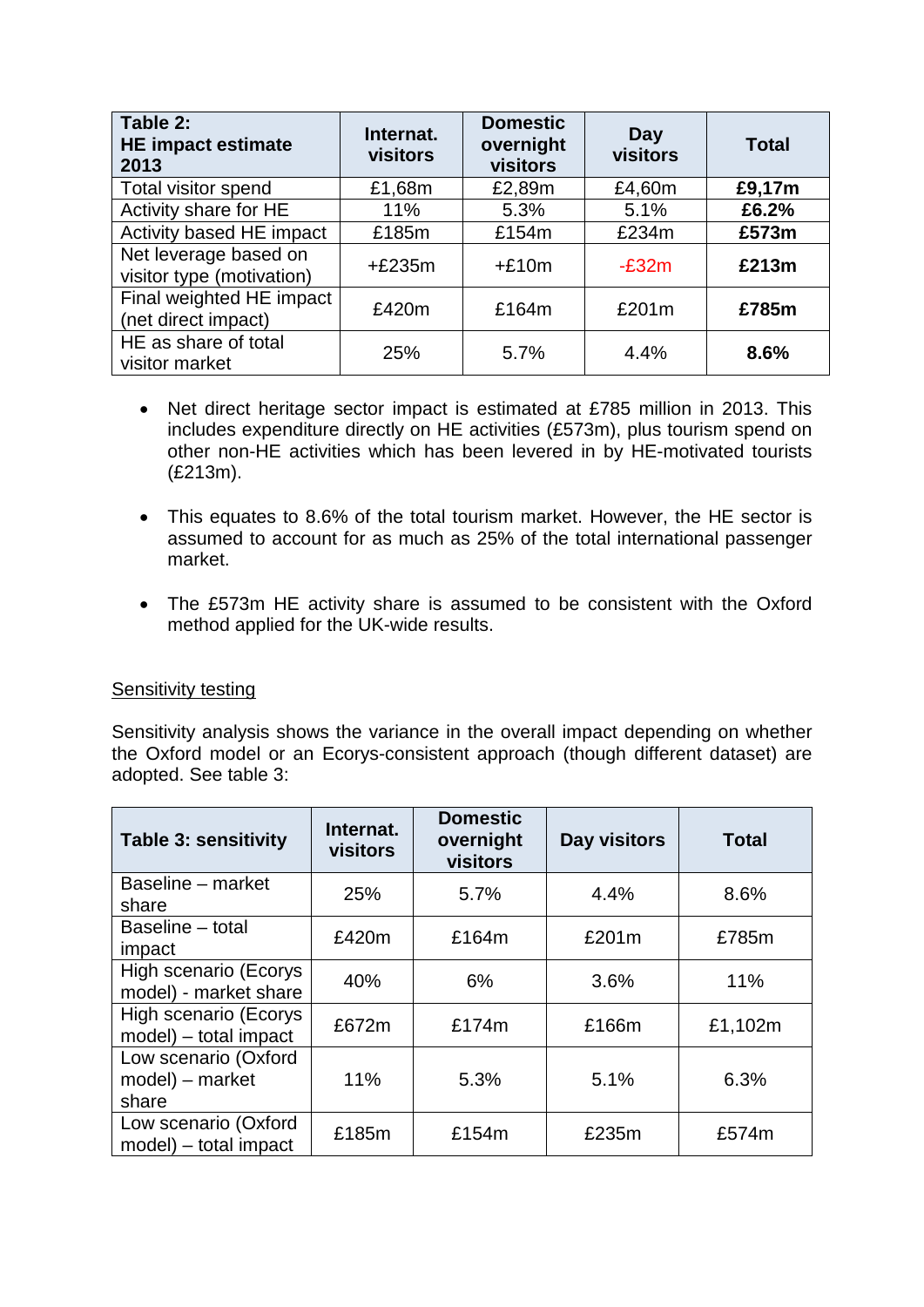- Adopting the Ecorys approach, but using the IPS, GBTS and GBDVS as sources rather than other motivation surveys, increases the overall impact estimate from £785m to over £1.1bn. NB: this is consistent with Ecorys's 2012 update in terms of order of magnitude, but the composition of the figure is significantly different.
- Following the Oxford approach reduces the overall impact to £574m. However, it should be noted that the UK figure produced by Oxford includes the natural environment as well as historic/heritage so will naturally account for a higher share of total visitor spend.

#### Multiplier effects

The £785m total impact figure is a "direct" figure. It includes only visitor expenditure. However, a tourism multiplier can be applied to demonstrate the supply chain effects resulting in Scotland from this visitor expenditure e.g. as tourism services have to increase their expenditure with their suppliers in order to meet visitor demand.

The Scottish Government publish industry multipliers as part of the annual accounts, but there is not an official multiplier for the tourism industry, given that it is a composite of other sectors e.g. hotels, catering, travel. Historic Environment Scotland has worked with the Scottish Government to derive a specific tourism expenditure multiplier of 1.7 – for every £1 spent by visitors, a further 70p is generated along the Scottish supply chain. Applying this figure gives a **revised total heritage impact of £1.34bn** in 2013.

#### Attributable visitor spend coefficients

A visitors' average attributable spend will vary depending on their origin and their motivation for visiting. The impact of individual sites could therefore be determined by the relative proportion of each visitor type within the total footfall estimate. For example, having a heritage motivated international visitor in the site footfall is worth £231 towards total impact, while a Scottish incidental visitor only contributes £5.80 to the total.

| Table 5: visitor<br>expenditure coefficients<br>(attribution per footfall for<br>heritage sites) | Internat.<br>visitors | <b>Domestic</b><br>overnight<br>visitors | Day visitors | <b>All visitor</b><br>average<br>(weighted) |
|--------------------------------------------------------------------------------------------------|-----------------------|------------------------------------------|--------------|---------------------------------------------|
| HE motivated visitors                                                                            | £230.89               | £180.90                                  | £29.57       | £79.05                                      |
| Incidental visitors                                                                              | £34.79                | £18.34                                   | £5.80        | £10.80                                      |
| Scotland average                                                                                 | £166.75               | £42.66                                   | £17.20       | £33.98                                      |

The source data also shows a distinct Edinburgh effect, whereby visitors to attractions in the capital have a higher attributable rate of spend compared to other non-Edinburgh attractions i.e. the attractions have a higher proportion of international visitors, or a higher proportion of HE motivated visitors than the national average.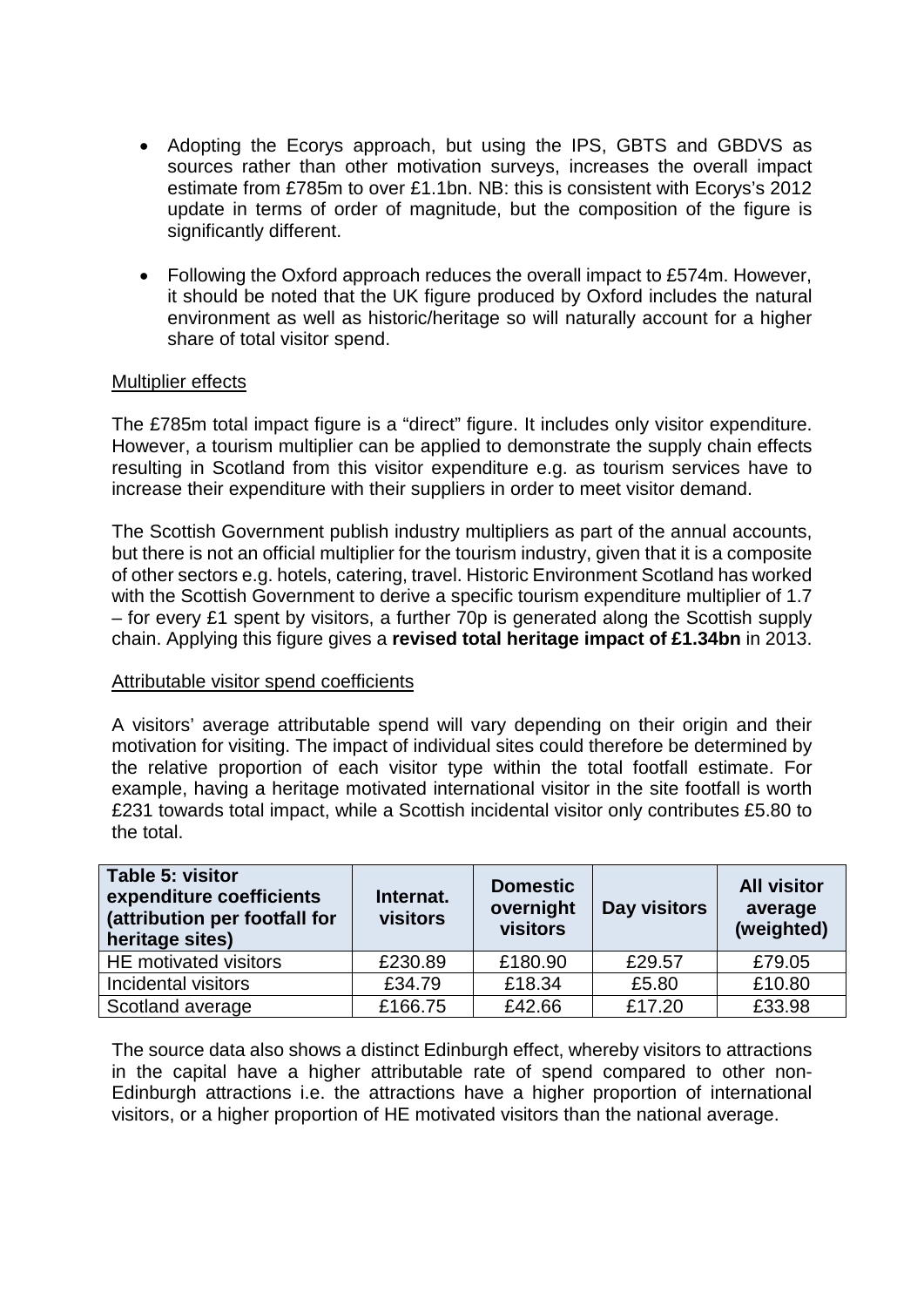| Table 6: visitor<br>expenditure coefficients<br>(attribution per footfall for<br>heritage sites) | Internat.<br>visitors | <b>Domestic</b><br>overnight<br>visitors | Day visitors | <b>All visitor</b><br>average<br>(weighted) |
|--------------------------------------------------------------------------------------------------|-----------------------|------------------------------------------|--------------|---------------------------------------------|
| Scotland average                                                                                 | £166.75               | £42.66                                   | £17.20       | £33.98                                      |
| Edinburgh site average                                                                           | £181                  | £59                                      | £17.20       | £38.84                                      |
| Non-Edinburgh average                                                                            | £161                  | £38                                      | £17.20       | £32.57                                      |

The sector could use these coefficients to evaluate the potential value-for-money of initiatives targeting different visitor groups. Increasing footfall in one group will not generate the same impact as an equivalent footfall increase from another group.

#### Conversion factors

All figures presented to date are in terms of expenditure. These can also be converted to Gross Value Added or Full Time Equivalent jobs supported through this expenditure.

Scottish Annual Business Statistics (SABS)<sup>[1](#page-8-0)</sup> includes data for output, GVA and employment in each industry sector. The heritage sector is not explicitly included in SABS, but we know visitors' expenditure split from the visitor surveys e.g. retail, accommodation, restaurants, leisure attractions. We can use this split to derive weighted estimates for the heritage sector as follows:

- Level of net direct visitor spend required to support an FTE: **£33,710**
- GVA as a share of heritage expenditure (or providers' turnover): **52%**

As already noted, HES worked with the Scottish Government to derive weighted multipliers for the heritage tourism sector based on the National Accounts Input Output tables $2$  as follows:

- Type 2 heritage expenditure multiplier: **1.72**
	- o For every £1 of net direct heritage tourism spend, a further 72p is spent in the supply chain. This includes indirect effects (as people providing goods and services directly to visitors have to increase purchases from their own suppliers in order to meet demand) and induced effects (as people in jobs supported by the sector spend their income).
- Type 2 heritage GVA multiplier: **1.39**
	- o For every £1 of net direct GVA heritage creates, a further 39p GVA is created in the supply chian.
- Type 2 heritage employment multiplier: **1.54**
	- o For every 100 FTEs supported directly in the heritage tourism sector, a further 54 are sustained along the supply chain and through induced wage expenditure.

<span id="page-8-0"></span> <sup>1</sup> <http://www.gov.scot/Topics/Statistics/Browse/Business/SABS/ScotSection>

<span id="page-8-1"></span><sup>2</sup> <http://www.gov.scot/Topics/Statistics/Browse/Economy/Input-Output/Downloads>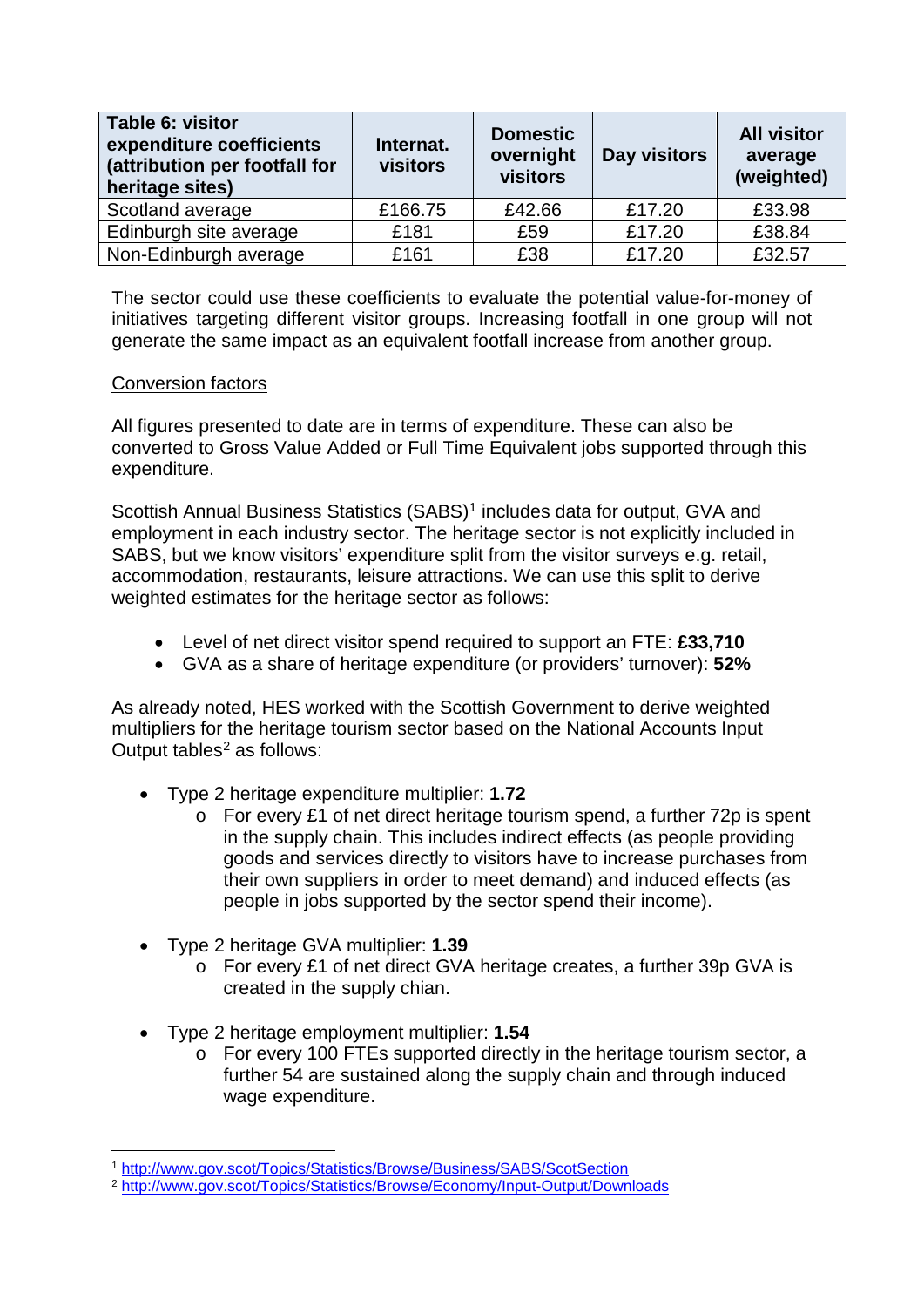### **2008 to 2015 Trend Estimates**

There are 2 components of change over time:

- Expansionary: this is when the total tourism market grows and heritage retains a fixed share of the market. However, heritage growth does not necessarily display the same % growth as the total tourism market, because it has a different share in each sub market (international, overnight and day visits); and
- Structural: when heritage increases its share of the total tourism market via:
	- o An increasing share of visitors including heritage sites and activities as part of their trip;
	- o A higher proportion of visitors naming heritage as their key motivation for visiting Scotland; or
	- o Heritage visitors increasing their expenditure at a faster rate than nonheritage visitors.

At this stage we can only estimate expansionary growth over the period 2008 to 2015 (the latest available data) using published statistics. A fixed market share has been assumed for heritage in each of the 3 core visitor markets based on the 2013 baseline:

- International passengers 25%
- UK overnight passengers 5.7%
- Day visitors 4.4%. (NB the Day Visitor Survey is only available from 2011 onwards)

Structural change can also be estimated over this period, but requires further data to be made available from existing surveys. To date, we have little evidence to suggest heritage's market share has changed significantly over this period.

With this caveat in mind, heritage tourism impact (excluding day visitors) is estimated to have grown by a third (30%) between 2008 and 2015, growing year-on-year albeit experiencing slight drops in 2012 (attributed to the London Olympics) and in 2015.



**Estimated Heritage Tourism Impact, £ million** (excluding day visitors)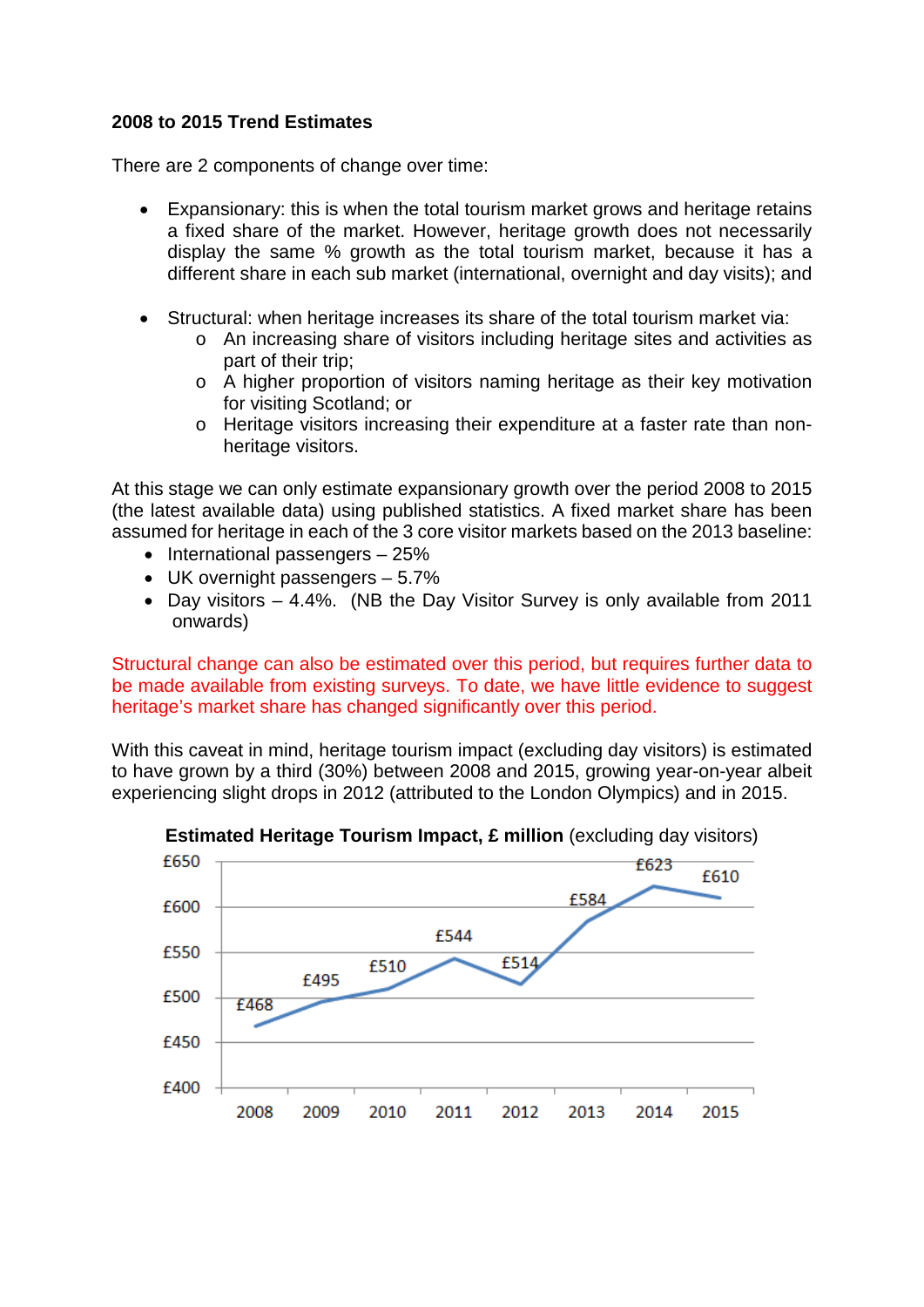This is significantly higher than the rate of growth of the tourism sector as a whole (23%) over the same period. This growth has been largely generated via the year-onyear increase in expenditure by international passengers to Scotland – a market where heritage is a significant component – while spend by overnight visitors has remained comparatively static. Spend by international passengers dropped slightly (8%) between 2014 and 2015, leading to the overall drop in 2015, though it was somewhat offset by marginal growth in domestic overnight tourism.

Including day visitors (for whom data is only available after 2011), net direct heritage impact is estimated to be £780 million in 2015. This represents a 7% drop on the previous year, though is broadly in line with 5-year average. The total Scottish day visitor market fell from annually £6.2 billion in 2011 to £5 billion in 2014 and £3.9 billion in 2015. Although it is a comparatively small market (in impact terms) for heritage tourism, it is still assumed to have led to a reduction in impact for the sector.



Scotland's Heritage Tourism Strategy (Tourism 2020) has set a target of £1.2 billion for heritage tourism impact by 2020. Growth has been broadly on trend to meet this target since 2012, though has dipped below in 2015.